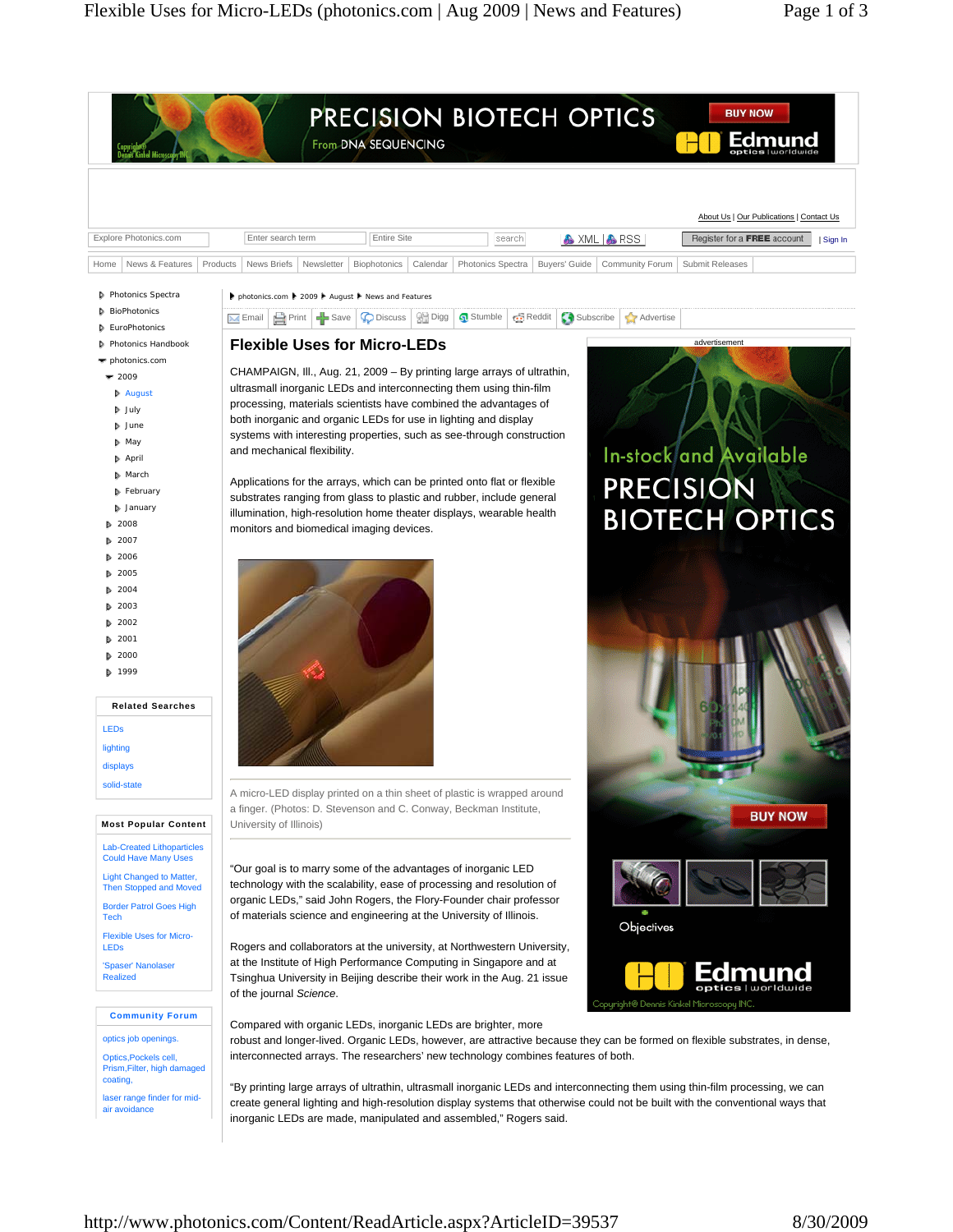Thermo Optic Simulation for Switching using matlab mmendation: Rea Projection Mirrors

To overcome requirements on device size and thickness associated with conventional wafer dicing, packaging and wire bonding methods, the researchers developed epitaxial growth techniques for creating LEDs with sizes up to 100 times smaller than usual. They also developed printing processes for assembling these devices into arrays on stiff, flexible and stretchable substrates.

## **Photonics Directory Home**

**Subscribe** Update your listing As part of the growth process, a sacrificial layer of material is embedded beneath the LEDs. When fabrication is completed, a wet chemical etchant removes this layer, leaving the LEDs undercut from the wafer, but still tethered at anchor points.



Array of micro-LEDs (black squares) printed onto a sheet of plastic, wrapped on a curved support with a university logo pattern in the background.

To create an array, a rubber stamp contacts the wafer surface at selected points, lifts off the LEDs at those points, and transfers them to the desired substrate.

"The stamping process provides a much faster alternative to the standard robotic 'pick and place' process that manipulates inorganic LEDs one at a time," Rogers said. "The new approach can lift large numbers of small, thin LEDs from the wafer in one step, and then print them onto a substrate in another step."

By shifting position and repeating the stamping process, LEDs can be transferred to other locations on the same substrate. In this fashion, large light panels and displays can be crafted from small LEDs made in dense arrays on a single, comparatively small wafer. And, because the LEDs can be placed far apart and still provide sufficient light output, the panels and displays can be nearly transparent. The thin device geometries allow the use of thin-film processing methods, rather than wire bonding, for interconnects.

Besides solid-state lighting, instrument panels and display systems, flexible and even stretchable sheets of printed LEDs can be achieved, with potential use in the health-care industry.

"Wrapping a stretchable sheet of tiny LEDs around the human body offers interesting opportunities in biomedicine and biotechnology," Rogers said, "including applications in health monitoring, diagnostics and imaging."

Besides Rogers, the U of I efforts included electrical and computer engineering professors Xiuling Li, an expert in epitaxial growth, and Kent Choquette, a leader in semiconductor optoelectronics. Mechanical science and engineering professor Placid Ferreira developed the printing-based manufacturing tools.



This stretchable micro-LED display consists of an interconnected mesh of printed micro-LEDs bonded to a rubber substrate.

Theoretical collaborators at Northwestern University, led by professor Younggang Huang, and at Tsinghua University, under the guidance of Younggang's father, professor Keh-chih Hwang, supported the project through calculations of mechanical strains in the flexible and stretchable systems. Researchers at the Institute for High Performance Computing in Singapore provided finiteelement studies of the same systems.

Rogers is affiliated with the Beckman Institute, the department of mechanical science and engineering, the Frederick Seitz Materials Research Laboratory, and the Micro and Nanotechnology Laboratory.